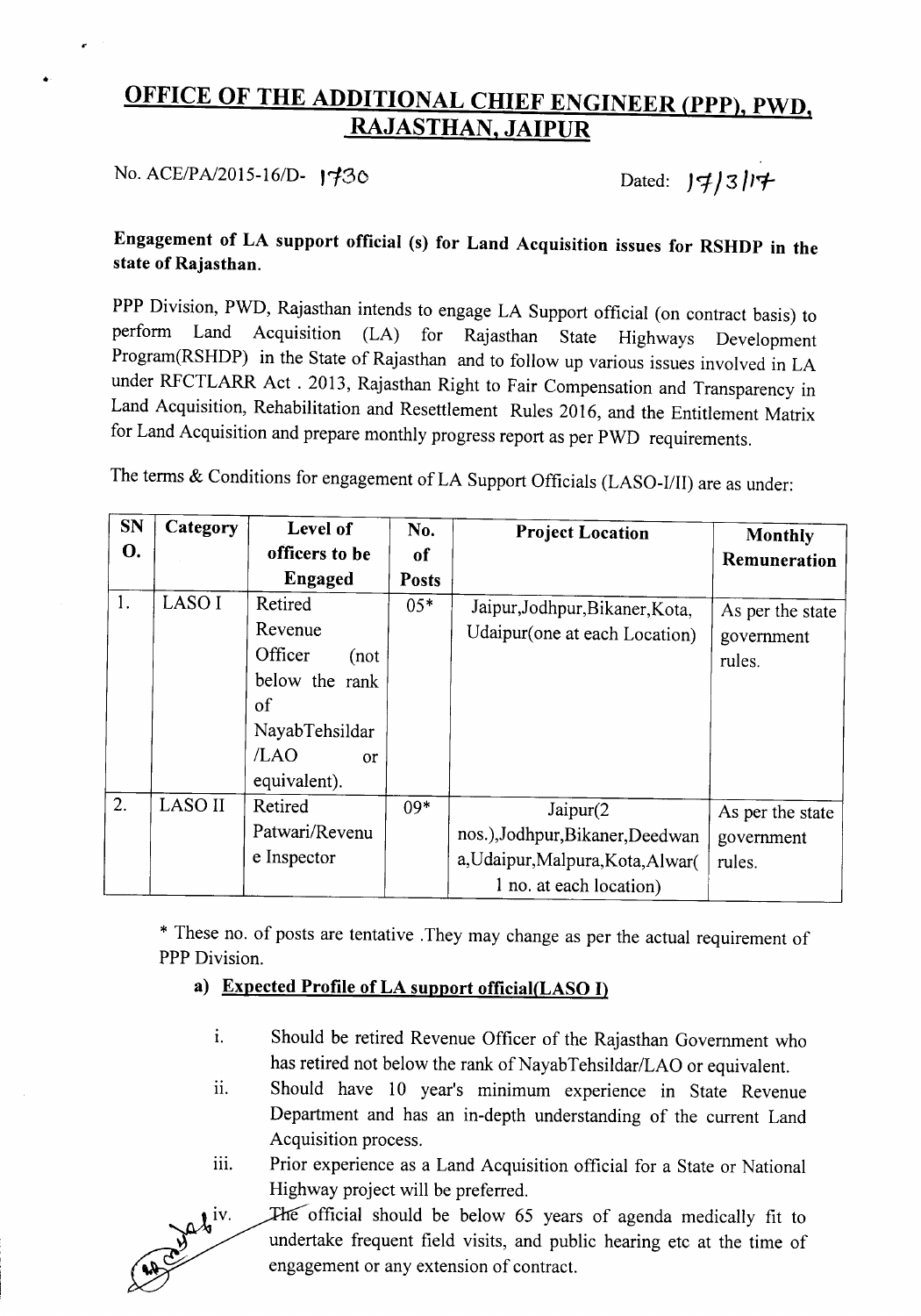# **b) Expected Profile** of LA **support official (LASO II)**

- 1. Should be retired Revenue Officer of the Rajasthan Government who has retired not below the rank of Patwari *IRevenue* Inspector or equivalent.
- ii. Should have 10 year's minimum experience in State Revenue Department and has an in-depth understanding of the current Land Acquisition process.
- iii. Prior experience as a Land Acquisition official for a State or National Highway project will be preferred.
- iv. The official should be below 65 years of age and medically fit to undertake frequent field visits, and public hearing etc at the time of engagement or any extension of contract.
- v. Should be well conversant with the understanding of LA Records, Khasra Maps, Khata-Khatoni Records and its transformation at ground.

#### **c) Key Roles of LA support official(LASO I)**

- I. The LASO I will perform all the *dutiesl* works regarding LA, Rehabilitation, Resettlement regarding RSHDP Roads under his jurisdiction in accordance to the directions of concerned Project Director(PD);
- 2. Verify LA plan of Project roads in Liasoning with the State Government officials;
- 3. Monitor the progress of LA targets across projects;
- 4. Prepare and Submit monthly report in pre-determinate format;
- 5. Visit each PIU/SDMs concerned with the Project Road within his jurisdiction as and when required under directions of concerned PD;
- 6. Coordinate with POs and SDMs through regular site-visits to identify LA related issues pertaining to the projects for their resolution which may include preparation of additional LA proposal *I* to arrive at negotiated settlement as per government guidelines issued in this regard.

# **d) Key Roles of LA support official(LASO II)**

- I. He will be stationed with each PO Headquarter and report to the concerned PD;
- 2. He will assist the concerned PO *ILASO* I in performing his duties /assignments:
- 3. To identify the roads which have already been acquired (in possession of PWD) but Mutation has not been done in the name of PWD. The incumbent will take up the case to get mutation done in the name of PWO under directions of LASO I;
- 4. He will demarcate the land at site, which is to be acquired, in consultation with concerned PD /LASO I, whenever required.

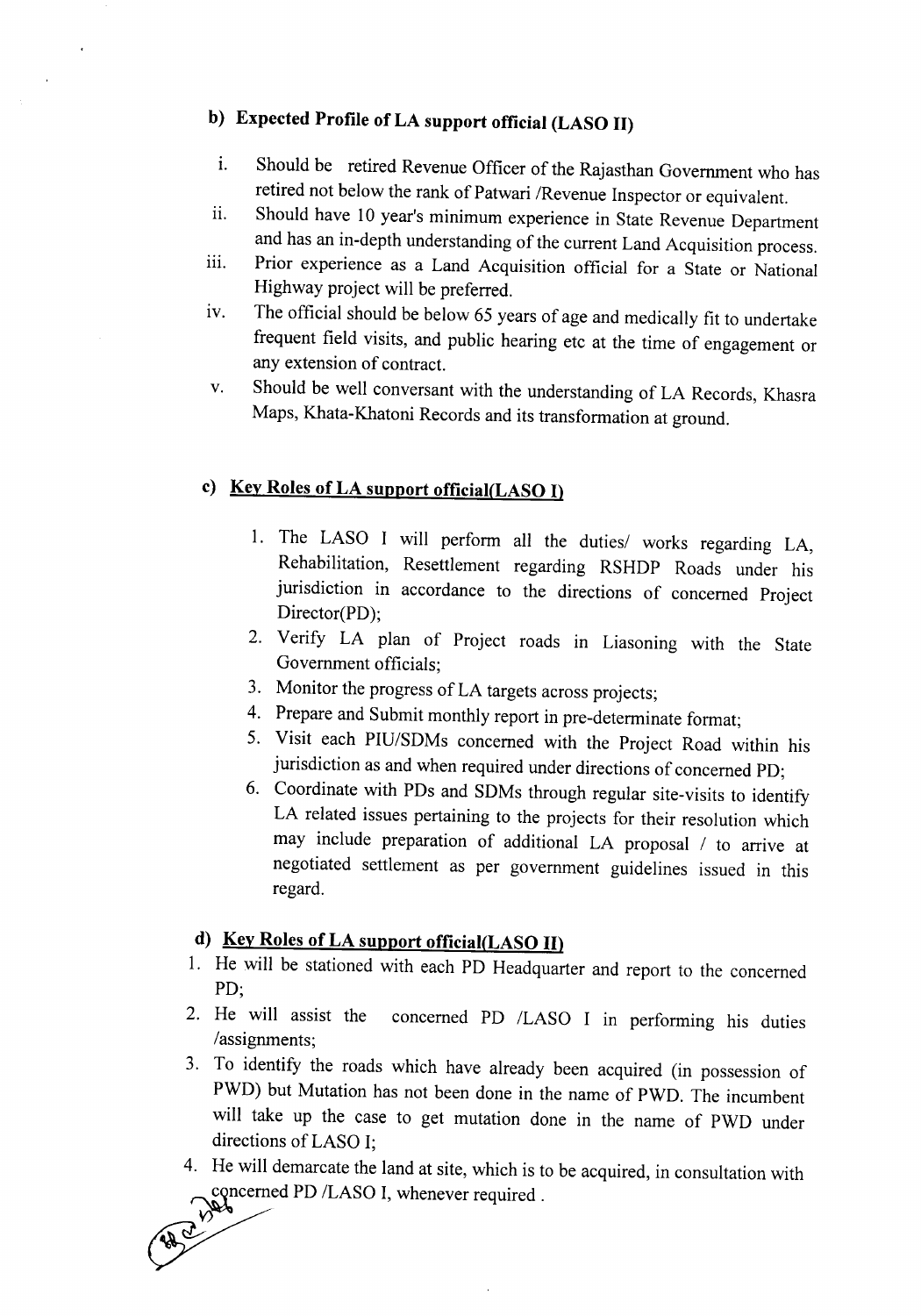### **e) Engagement Structure**

- i. To be engaged on a contractual basis for a period of 12months, which can be extended on mutual consent basis. During the term of engagement, the incumbent should not take up any other assignment;
- ii. Remuneration shall be as per the circular issued by D.O.P (ka-2) ,Government of Rajasthan vide no. FI7(10)DOP/A-II/94 dated 10.02.16;
- iii. TA will be reimbursed as per theState Government circular even number dated 10.02.16;
- iv. Will not be entitled to any other allowance/facilities such as Dearness allowance, HRA, Transport Allowance, Leave Travel Concession, Medical Attention/Central Govt. Health Scheme, Government Accommodation etc.

## **f) Process of Engagement**

- i. The eligible candidates will be interviewed and selected by a committee in PPP Division PWD Jaipur, Rajasthan
- ii. The incumbent will be entitled for Leaves as per the Government Circular even number dated 10.02.2016.
- iii. The contract may be terminated by the Authority at any time without giving any notice . The incumbent may terminate the agreement by giving 15 days notice at any point of time during the subsistence of the contract.

**Interested candidates are requested to submit their CV (in the prescribed format) with the recent photographs pasted on it along with copies of the document in support of their experience, last pay drawn and last pension being received by them etc. latest by Tuesday, 21.03.2017 Thursday 30.03.2017 up to 15:00 hrs. at following address;**

*Additional Chief Engineer (PPP), PPP Division PWD (Rajasthan). Jacob Road, Civil Lines Jaipur -302006*

- \* Selected candidates will be required to submit fitness certificate from govt. medical officer.
	- 1. Copy of the DOP circular is attached.

**(An ulshreshtha)** Additional Chief Engineer (PPP) PWD Rajasthan,Jaipur